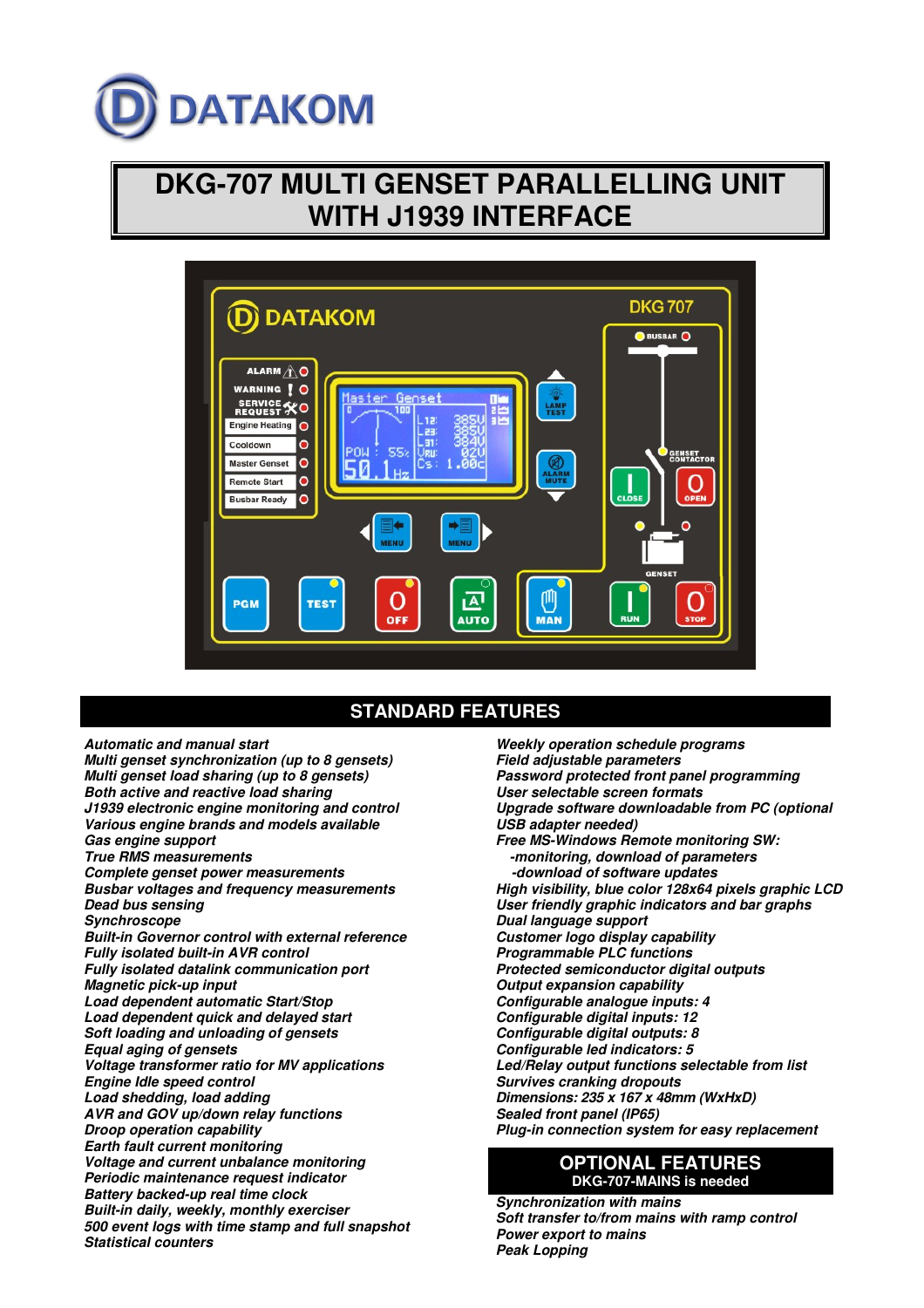# **DESCRIPTION**

The DKG-707 is a comprehensive Manual and Remote Start unit for multiple generating sets operating in parallel with load sharing.

The unit supports both diesel and gas gensets based on electronic and non-electronic engines.

Up to 8 gensets may be combined together using DKG-707 units without the need for extra modules. The communication between modules is made with the Datalink connection.

In AUTOMATIC position, DKG-707 monitors the Remote Start input and controls the automatic starting, stopping, synchronizing and load sharing of the generating set. When the genset is running, it monitors internal protections and external fault inputs. If a fault condition occurs, the unit shuts down the engine automatically, indicates the failure source on the LCD display and turns on the red ALARM led.

On a Remote Start request, the sufficient number of gensets to supply the programmed prime power are started, synchronized and closed to the busbar. They will share the load in equal percentage of the rated genset power. The master unit will monitor continuously the power delivered to the load and starts/stops slave gensets automatically.

The genset which is to run first is automatically elected as master. If the master genset fails or the running priority changed, a new master will be elected automatically.

The unit provides user configurable speed governor and AVR outputs allowing direct connection to various engines and alternators. The AVR output is fully isolated for a more flexible usage.

The operation of the unit is controlled with front panel pushbuttons. The TEST, AUTO, MANUAL and OFF pushbuttons select the operating mode. Other buttons run and stop the genset, control synchronizing and load sharing, select the program mode entry/exit, scroll display parameters, provide alarm mute and lamp test functions.

The DKG-707 provides a comprehensive set of digitally adjustable timers, threshold levels, input and output configurations and operating sequences. The unauthorized access to program parameters is prevented by a 3 level password system. All programs may be modified via front panel pushbuttons, and do not require an external unit. The modification of programs may be disabled also by the hard wired PROGRAM LOCK input.

The fault conditions are considered in 3 categories as Warnings, Load-dumps and Alarms. Measured values have separate programmable limits for warning and alarm conditions.

The service request indicator lamp turns on at the expiration of either engine hours or time limits.

#### **J1939 ENGINE COMMUNICATIONS**

The unit connects to ECU controlled electronic engines through its standard J1939 CANBUS port, providing engine control, protection and instrumentation without extra senders. Various engine parameters are available in display pages. The ECU alarms are displayed in text together with SPN-FMI codes. Various engine brands and models are supported.

#### **MULTI-GENSET SYNCHRONIZATION**



The unit allows the synchronization scheme defined in the above picture. The application is made with standard units and standard software, without extra cost. No additional parts are needed.

Basic features are below:

- -simple and cost effective application
- -automatic start/stop, synchronization and load sharing -both active and reactive load sharing

-interfaces to all models of AVR and GOV controllers without extra hardware

-gensets do not need to be identical

-equal aging, user defined run/stop priority levels -every unit monitors status of all available gensets -genset run/stop logic based on user defined power levels and time delays

-automatic master/slave switching in case of failure of the master unit

#### **MEASUREMENTS**

Generator Volts: L1-N, L2-N, L3-N, L1-L2, L2-L3, L3-L1 Generator Amps: L1, L2, L3 Generator KW: L1, L2, L3, total Generator KVA: L1, L2, L3, total Generator KVAr: L1, L2, L3, total Generator pf: L1, L2, L3, average Generator Frequency, Busbar Volts: L1-N, L2-N, L3-N, L1-L2, L2-L3, L3-L1 Busbar Frequency, Synchroscope Phase Angle Voltage Match Generator-Busbar Frequency match Generator-Busbar Percent Load Governor and AVR output positions Battery Voltage Engine RPM Engine Coolant Temperature Engine Oil Pressure Engine Oil Temperature Engine Fuel Level

#### **EVENT LOGGING**

The DKG-707 records last 512 events with date and time stamp together with the complete snapshot of the genset including all measured values.

Recorded events are:

- -alarms, load-dumps and warnings
- -generator on-load/off-load information
- -operating mode change (AUTO, OFF,etc…)
- -genset status change (crank, run, cooldown, etc) -periodic recording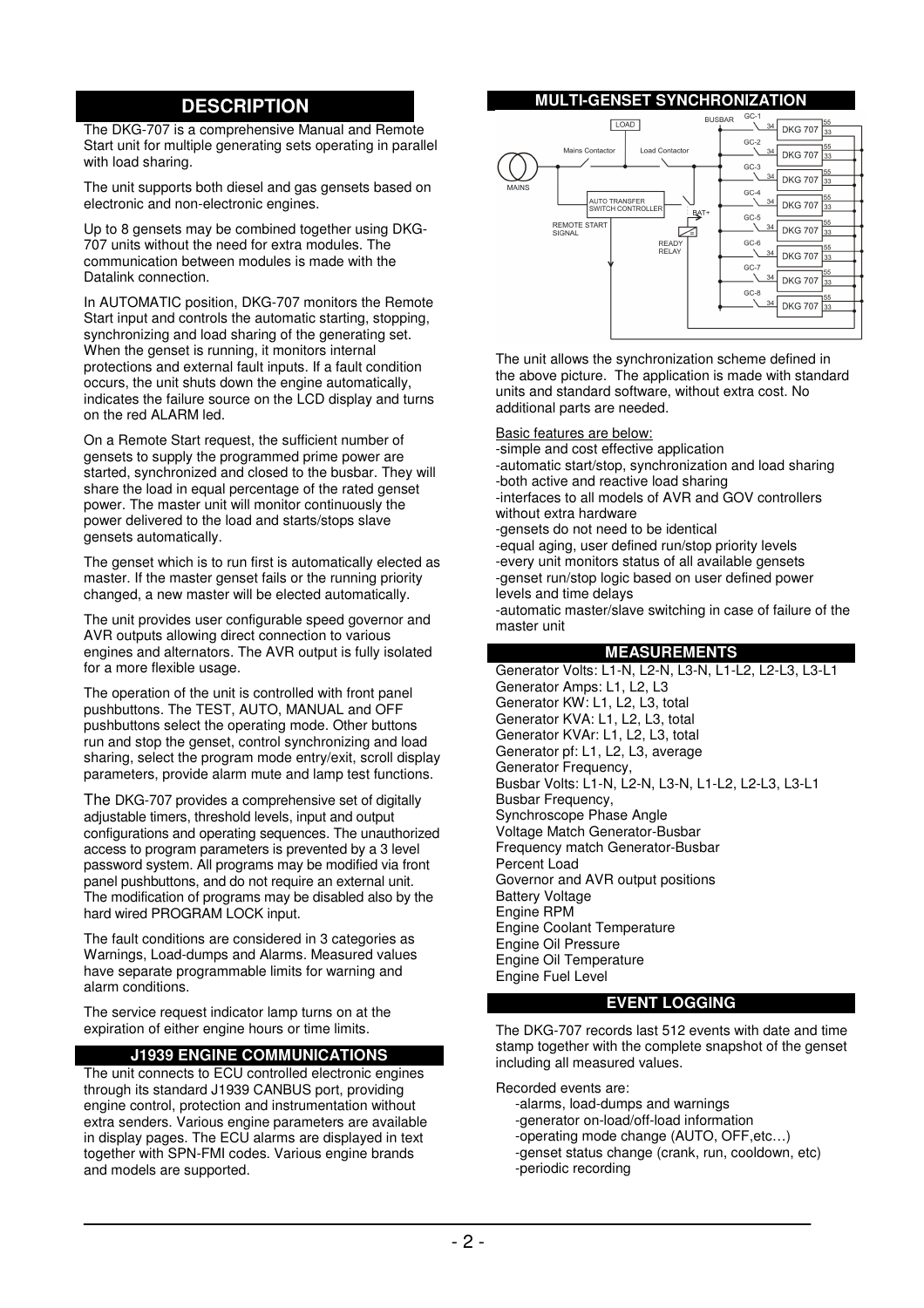#### **STATISTICS**

Following incremental counters provide statistics about past performance of the generating set:

 Generator kWh, kVAh, kVArh Engine Hours Run Engine Hours to Service Time to Service Number of Engine Cranks Number of Genset Runs Number of Genset on Load

#### **DIGITAL INPUTS**

The unit has 12 fully configurable digital inputs. Each input has following programmable parameters: -input channel name: selectable from a list of 32, -alarm type: shutdown / load-dump / warning / no alarm -alarm polling: on engine running / always -latching / non-latching operation,

- -contact type: NO / NC
- -switching: BAT+ / BAT-

#### **ANALOG INPUTS**

Engine analog inputs are provided for following functions:

- -Coolant temperature
- -Oil pressure
- -Oil temperature

unit via PC software.

-Fuel level

The analog inputs connect to resistive sender units to provide precise and adjustable protection. The inputs have programmable sensor characteristics so that they are suitable for any type and any brand of sensors.

#### **DIGITAL OUTPUTS**

The unit provides 8 semiconductor outputs with programmable functions, selectable from a list of 192 entries.

In addition to genset control signals, any specific alarm information may be output as a relay contact. Using two DKG-705 Relay Expansion Modules, the number of relays may be increased up to 24, 16 of them being volt-free contacts.

#### **TELEMETRY AND REMOTE PROGRAMMING**

The optional USB adapter module is necessary for PC connection. One module allows communication with all units connected on the same Datalink loop. The DKG-707 module provides the user with large telemetry facilities via the optional USB interface module.

The PC program is used for below purposes: **-software download:** the DKG-707 unit's software is downloadable. This provides the user with field upgrading capability to new versions. **-parameter upload/download:** program parameters may be saved to the PC or downloaded from PC. This provides the user with the capability of preparing standard configurations for different applications and taking backup copies of parameter settings. **-remote monitoring:** The complete genset system is displayed as a mimic diagram on the PC screen. Measured values are visualized as opening windows. **-customer logo downloading:** The company logo displayed on the LCD screen can be downloaded into the

#### **BUILT IN ALARMS**

Under/Over Generator Volts Under/Over Generator Frequency Under/Over Engine RPM High Battery Voltage Low Fuel Level High Oil Temperature High Coolant Temperature Low Oil Pressure Fail to Stop Fail to Start Genset Phase Sequence Fail J1939 Communication Fail

#### **BUILT IN LOADDUMPS**

Address conflict Invalid address Data Link Error Genset Reverse Power Genset Excess Power Alternator Over Current Earth Current Fault Synchronization Fail Genset Contactor Closing Error Genset Contactor Opening Error Data Link Communication Lost Busbar Phase Sequence Fail No busbar for synchronization Busbar out of limits Dead busbar

#### **BUILT IN WARNINGS**

Under/Over Generator Frequency Under/Over Engine RPM Unbalanced Currents Unbalanced Voltages High/Low Battery Voltage Low Fuel Level High Oil Temperature High Coolant Temperature Low Oil Pressure Charge Fail AVR Control Fail GOV Control Fail Inadequate Prime Power Too Few Gensets J1939 ECU Warnings Service Request Datalink Communication Lost Address not claimed

#### **WEEKLY OPERATION SCHEDULE**

In AUTO mode only, the unit offers the capability of defining a weekly operation schedule. Programmable parameters allow the genset to operate automatically only in defined time limits of each weekday. The internal battery backed-up real time clock will allow precise switching times.

#### **MODBUS COMMUNICATION**

The optional DKG-707-MODBUS unit supports MODBUS protocol enabling communication with PLCs and building management systems. The MODBUS protocol is also supported through GSM and PSTN modems.